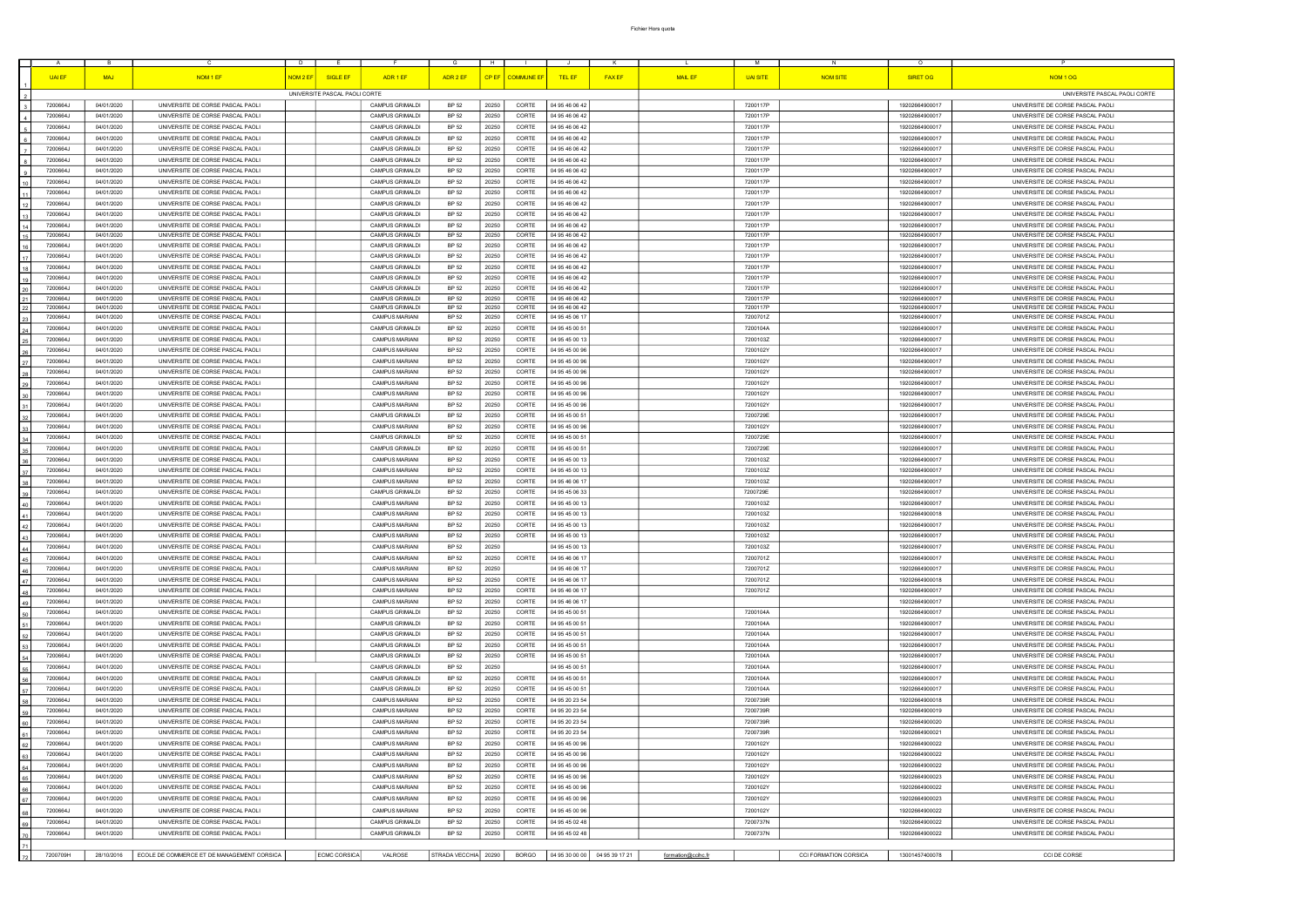| 7200709H | 28/10/2016 | ECOLE DE COMMERCE ET DE MANAGEMENT CORSICA | <b>ECMC CORSICA</b> | <b>VALROSE</b> | STRADA VECCHIA 20290 | <b>BORGO</b> | 04 95 30 00 00 | 04 95 39 17 21                  | formation@ccihc.fr | <b>CCI FORMATION CORSICA</b> | 13001457400078 | <b>CCI DE CORSE</b> |
|----------|------------|--------------------------------------------|---------------------|----------------|----------------------|--------------|----------------|---------------------------------|--------------------|------------------------------|----------------|---------------------|
| 7200709H | 28/10/2016 | ECOLE DE COMMERCE ET DE MANAGEMENT CORSICA | <b>ECMC CORSICA</b> | <b>VALROSE</b> | STRADA VECCHIA 20290 | <b>BORGO</b> | 04 95 30 00 00 | 04 95 39 17 21                  | formation@ccihc.fr | <b>CCI FORMATION CORSICA</b> | 13001457400078 | <b>CCI DE CORSE</b> |
| 7200709H | 28/10/2016 | ECOLE DE COMMERCE ET DE MANAGEMENT CORSICA | <b>ECMC CORSICA</b> | VALROSE        | STRADA VECCHIA 20290 | <b>BORGO</b> |                | 04 95 30 00 00   04 95 39 17 21 | formation@ccihc.fr | <b>CCI FORMATION CORSICA</b> | 13001457400078 | <b>CCI DE CORSE</b> |
| 7200709H | 31/10/2011 | ECOLE DE COMMERCE ET DE MANAGEMENT CORSICA | ECMC CORSICA        | VALROSE        | STRADA VECCHIA 20290 | <b>BORGO</b> |                | 04 95 30 00 00   04 95 39 17 21 | formation@ccihc.fr | <b>CCI FORMATION CORSICA</b> | 13001457400078 | <b>CCI DE CORSE</b> |
| 7200709H | 31/10/2011 | ECOLE DE COMMERCE ET DE MANAGEMENT CORSICA | <b>ECMC CORSICA</b> | <b>VALROSE</b> | STRADA VECCHIA 20290 | <b>BORGO</b> | 04 95 30 00 00 | 04 95 39 17 21                  | formation@ccihc.fr | <b>CCI FORMATION CORSICA</b> | 13001457400078 | CCI DE CORSE        |
| 7200709H | 01/09/2014 | ECOLE DE COMMERCE ET DE MANAGEMENT CORSICA | <b>ECMC CORSICA</b> | <b>VALROSE</b> | STRADA VECCHIA 20290 | <b>BORGO</b> | 04 95 30 00 00 | 04 95 39 17 21                  | formation@ccihc.fr | <b>CCI FORMATION CORSICA</b> | 13001457400078 | CCI DE CORSE        |
| 7200709H | 01/09/2014 | ECOLE DE COMMERCE ET DE MANAGEMENT CORSICA | <b>ECMC CORSICA</b> | VALROSE        | STRADA VECCHIA 20290 | <b>BORGO</b> | 04 95 30 00 00 | 04 95 39 17 21                  | formation@ccihc.fr | <b>CCI FORMATION CORSICA</b> | 13001457400078 | <b>CCI DE CORSE</b> |
| 7200709H | 31/10/2011 | ECOLE DE COMMERCE ET DE MANAGEMENT CORSICA | <b>ECMC CORSICA</b> | <b>VALROSE</b> | STRADA VECCHIA 20290 | <b>BORGO</b> |                | 04 95 30 00 00   04 95 39 17 21 | formation@ccihc.fr | <b>CCI FORMATION CORSICA</b> | 13001457400078 | CCI DE CORSE        |
| 7200709H | 01/09/2019 | ECOLE DE COMMERCE ET DE MANAGEMENT CORSICA | <b>ECMC CORSICA</b> | <b>VALROSE</b> | STRADA VECCHIA 20291 | <b>BORGO</b> |                | 04 95 30 00 00   04 95 39 17 21 | formation@ccihc.fr | <b>CCI FORMATION CORSICA</b> | 13001457400078 | CCI DE CORSE        |
| 7200709H | 15/12/2020 | ECOLE DE COMMERCE ET DE MANAGEMENT CORSICA | <b>ECMC CORSICA</b> | VALROSE        | STRADA VECCHIA 20291 | <b>BORGO</b> | 04 95 30 00 00 | 04 95 39 17 21                  | formation@ccihc.fr | <b>CCI FORMATION CORSICA</b> | 13001457400078 | <b>CCI DE CORSE</b> |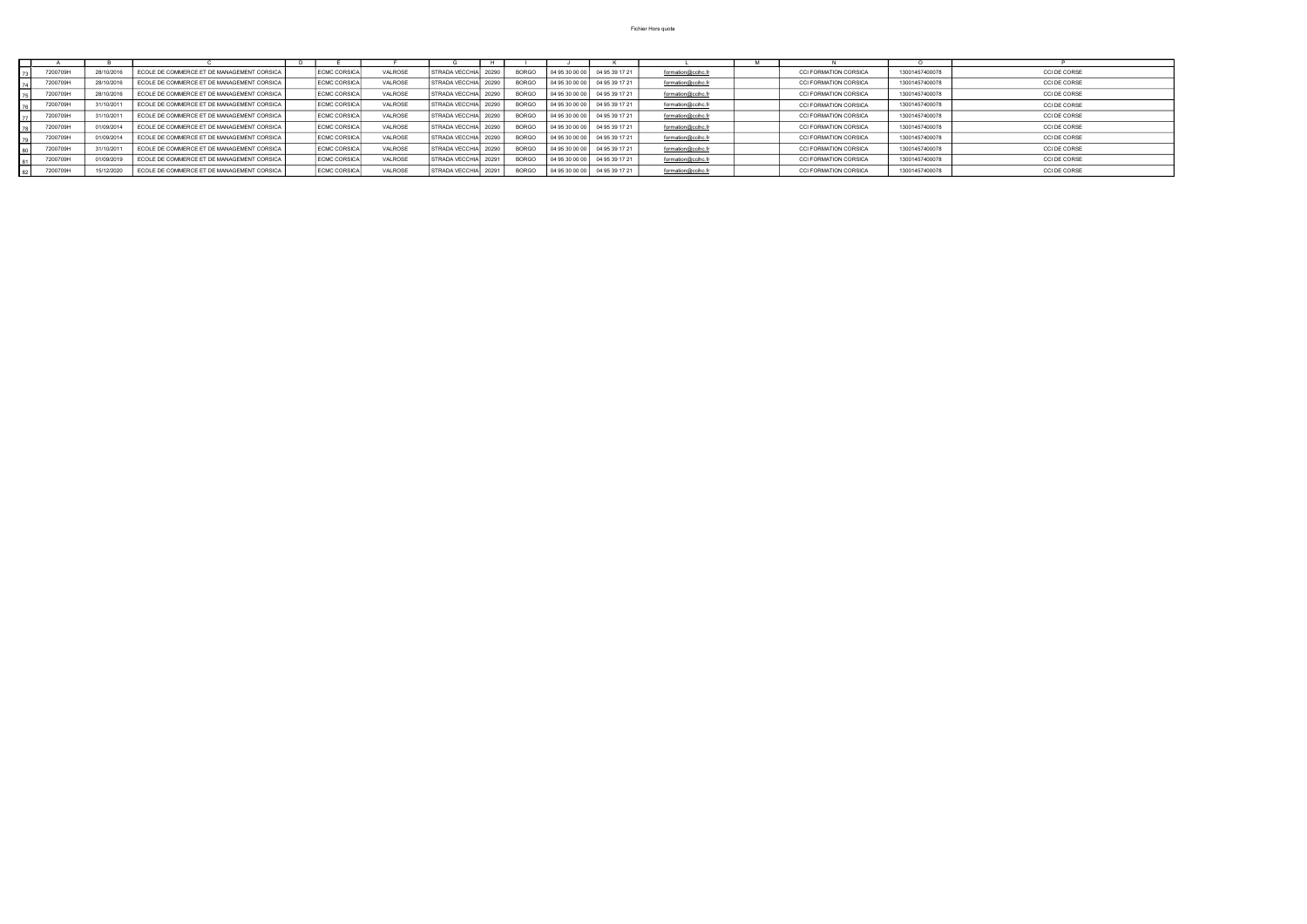| $\Omega$                                                        |                        | S –          |                |                   |                |                 | $\mathsf{X}$            | <b>Y</b> |                                             | AA                                                                              | AB                      | <b>AC</b>       | AD 1                      | AE <sub>1</sub>           | AF<br>AG              |
|-----------------------------------------------------------------|------------------------|--------------|----------------|-------------------|----------------|-----------------|-------------------------|----------|---------------------------------------------|---------------------------------------------------------------------------------|-------------------------|-----------------|---------------------------|---------------------------|-----------------------|
|                                                                 |                        |              |                |                   |                |                 |                         |          |                                             |                                                                                 |                         |                 |                           |                           |                       |
| <b>NOM 2 OG</b>                                                 | ADR 1 OG               |              | ADR 2 OG CP OG | <b>COMMUNE OG</b> | TEL OG         | <b>MAIL OG</b>  |                         |          | NAT OG CODE RNCP NOM TYPE DIPLOME FORMATION |                                                                                 | <b>NIV FORM</b>         | Type d'EF       | CAT A                     | <b>CAT B</b>              | DEROGATO OBSERVATIONS |
|                                                                 |                        |              |                |                   |                |                 |                         |          |                                             |                                                                                 |                         |                 |                           |                           |                       |
|                                                                 |                        |              |                |                   |                |                 |                         |          |                                             |                                                                                 |                         |                 |                           |                           |                       |
| <b>IUT de Corse</b>                                             | CAMPUS GRIMALDI        | BP 52        | 20250          | CORTE             | 04 95 46 06 42 |                 | 8                       | 7200117P | DUT                                         | GEA option GESTION ET MANAGEMENT DES ORGANISATIONS                              | $\mathbf{3}$            | 5               | $\mathsf{x}$              |                           |                       |
| IUT de Corse                                                    | CAMPUS GRIMALDI        | BP 52        | 20250          | CORTE             | 04 95 46 06 42 |                 | 8                       | 7200117P | DUT                                         | GEA option GESTION COMPTABLE ET FINANCIERE                                      | $\mathbf{3}$            | 5               | $\mathsf{X}$              |                           |                       |
|                                                                 |                        |              |                |                   |                |                 |                         |          |                                             |                                                                                 |                         |                 |                           |                           |                       |
| IUT de Corse                                                    | CAMPUS GRIMALDI        | BP 52        | 20250          | CORTE             | 04 95 46 06 42 |                 | - 8                     | 7200117P | DUT                                         | HYGIENE, SECURITE & ENVIRONNEMENT                                               | $\mathbf{3}$            | $5\phantom{.0}$ | $\boldsymbol{\mathsf{X}}$ |                           |                       |
| IUT de Corse                                                    | CAMPUS GRIMALDI        | BP 52        | 20250          | CORTE             | 04 95 46 06 42 |                 | 8                       | 7200117P | DUT                                         | METIERS DU MULTIMEDIA ET DE L'INTERNET                                          | $\mathbf{3}$            | 5               | X                         |                           |                       |
| IUT de Corse                                                    | CAMPUS GRIMALDI        | BP 52        | 20250          | CORTE             | 04 95 46 06 42 |                 | 8                       | 7200117P | DUT                                         | TECHNIQUE DE COMMERCIALISATION                                                  | $\overline{\mathbf{3}}$ | $5^{\circ}$     | $\mathsf{X}$              |                           |                       |
| IUT de Corse                                                    | CAMPUS GRIMALDI        | BP 52        | 20250          | CORTE             | 04 95 46 06 42 |                 | - 8                     | 7200117P | DUT                                         | GENIE BIOLOGIQUE option GENIE DE L'ENVIRONNEMENT                                | $\mathbf{3}$            | - 5             | X.                        |                           |                       |
|                                                                 |                        |              |                |                   |                |                 |                         |          |                                             |                                                                                 |                         |                 |                           |                           |                       |
| <b>IUT de Corse</b>                                             | <b>CAMPUS GRIMALDI</b> | BP 52        | 20250          | CORTE             | 04 95 46 06 42 |                 | -8                      | 7200117P | DUT                                         | GENIE BIOLOGIQUE option INDUSTRIE AGROALIMENTAIRE ET BIOLOGIQUE                 | $\mathbf{3}$            | 5               | $\mathsf{X}$              |                           |                       |
| IUT de Corse                                                    | CAMPUS GRIMALDI        | BP 52        | 20250          | CORTE             | 04 95 46 06 42 |                 | - 8                     | 7200117P | DUT                                         | GENIE CIVIL CONSTRUCTION DURABLE                                                | $\mathbf{3}$            | $5\overline{5}$ | $\mathsf{X}$              |                           |                       |
| IUT de Corse                                                    | CAMPUS GRIMALDI        | BP 52        | 20250          | CORTE             | 04 95 46 06 42 |                 | - 8                     | 7200117P | <b>DEUST</b>                                | ANALYSE DES MILIEUX BIOLOGIQUES                                                 | $\mathbf{3}$            | - 5             | X.                        |                           |                       |
| IUT de Corse                                                    | CAMPUS GRIMALDI        | <b>BP 52</b> | 20250          | CORTE             | 04 95 46 06 42 |                 | 8                       | 7200117P | <b>LICENCE PRO</b>                          | METIERS DU DESIGN parcours ACT ET TECH COMMUNICATION DESIGN NUMERIQUE           | $\overline{2}$          | 5               | $\mathsf{X}$              |                           |                       |
|                                                                 |                        |              |                |                   |                |                 |                         |          |                                             |                                                                                 |                         |                 |                           |                           |                       |
| IUT de Corse                                                    | CAMPUS GRIMALDI        | BP 52        | 20250          | CORTE             | 04 95 46 06 42 |                 | 8                       | 7200117P | <b>LICENCE PRO</b>                          | COMMERCIALISATION PROD SERV parcours COMMERCE MARKETING ET COMMUNICATION        | $\overline{2}$          | 5               | $\boldsymbol{\mathsf{X}}$ |                           |                       |
| IUT de Corse                                                    | CAMPUS GRIMALDI        | BP 52        | 20250          | CORTE             | 04 95 46 06 42 |                 | - 8                     | 7200117P | <b>LICENCE PRO</b>                          | METIERS DE L'ENTREPRENEURIAT parcours ENTREPRENEURIAT                           | 2                       | 5               | X                         |                           |                       |
| IUT de Corse                                                    | CAMPUS GRIMALDI        | <b>BP 52</b> | 20250          | CORTE             | 04 95 46 06 42 |                 | 8                       | 7200117P | <b>LICENCE PRO</b>                          | QUALITE HYGIENE SECURITE SANTE ENVIRONNEMENT                                    | 2                       | 5               | $\mathsf{X}$              |                           |                       |
| IUT de Corse                                                    | CAMPUS GRIMALDI        | BP 52        | 20250          | CORTE             | 04 95 46 06 42 |                 | -8                      | 7200117P | <b>LICENCE PRO</b>                          | METIERS PROTECTION GESTION ENVIRONNEMENT parcours EAU ET ENVIRONNEMENT          | $\overline{2}$          | $-5$            | $\mathsf{X}$              |                           |                       |
|                                                                 |                        |              |                |                   |                |                 |                         |          |                                             |                                                                                 |                         |                 |                           |                           |                       |
| IUT de Corse                                                    | <b>CAMPUS GRIMALDI</b> | <b>BP 52</b> | 20250          | CORTE             | 04 95 46 06 42 |                 | 8                       | 7200117P | <b>LICENCE PRO</b>                          | METIERS ENERGETIQUE ENVIRONNEMENT GENIE CLIM parcours ENERGIES RENOUV           | $\overline{2}$          | 5               | X                         |                           |                       |
| IUT de Corse                                                    | CAMPUS GRIMALDI        | BP 52        | 20250          | CORTE             | 04 95 46 06 42 |                 | 8                       | 7200117P | <b>LICENCE PRO</b>                          | METIERS DU BTP GENIE CIVIL CONSTRUCTION parcours ECO CONSTRUCTION RENOVATION    | $\overline{2}$          | $-5$            | $\mathsf{X}$              |                           |                       |
| <b>IUT de Corse</b>                                             | <b>CAMPUS GRIMALDI</b> | BP 52        | 20250          | CORTE             | 04 95 46 06 42 |                 | 8                       | 7200117P | <b>LICENCE PRO</b>                          | ASSURANCE BANQUE FINANCE parcours BANQUE                                        | $\overline{2}$          | 5               | X                         |                           |                       |
| IUT de Corse                                                    | CAMPUS GRIMALDI        | BP 52        | 20250          | CORTE             | 04 95 46 06 42 |                 | 8                       | 7200117P | <b>LICENCE PRO</b>                          | TECH DU SON ET DE L'IMAGE parcours SON, MONTAGE, IMAGE, ASSIST REAL, PROD REGIE | $\overline{2}$          | 5               | $\mathsf{X}$              |                           |                       |
|                                                                 |                        |              |                |                   |                |                 |                         |          |                                             |                                                                                 |                         |                 |                           |                           |                       |
| IUT de Corse                                                    | CAMPUS GRIMALDI        | BP 52        | 20250          | CORTE             | 04 95 46 06 42 |                 | 8                       | 7200117P | <b>LICENCE PRO</b>                          | METIERS GESTION COMPTABILITE parcours RESP PORTEFEUILLE CLIENTS CAB EXPERTISE   | 2                       | $5\overline{5}$ | $\mathsf{X}$              |                           |                       |
| <b>IUT de Corse</b>                                             | CAMPUS GRIMALDI        | BP 52        | 20250          | CORTE             | 04 95 46 06 42 |                 | 8                       | 7200117P | <b>LICENCE PRO</b>                          | METIERS COMMERCE INTERNATIONAL parcours COMMERCE INTERNATIONAL                  | 2                       | 5               | X                         |                           |                       |
| Ecole de Management et d'Economie-IAE                           | <b>CAMPUS MARIANI</b>  | BP 52        | 20250          | CORTE             | 04 95 45 06 17 |                 | 8                       | 7200701Z | <b>LICENCE PRO</b>                          | METIERS DU TOURISME COMMERCIALISTION PROD TOUR parcours MANAG METIERS TOURISME  | 2                       | 5               | $\mathsf{X}$              |                           |                       |
| Faculté des Sciences et Techniques                              | CAMPUS GRIMALDI        | BP 52        | 20250          | CORTE             | 04 95 45 00 51 |                 | 8                       | 7200104A | <b>LICENCE PRO</b>                          | METIERS ELECTRICITE ET ENERGIE parcours SYSTEMES INDUSTRIELS                    | 2                       | 5               | $\mathsf{X}$              |                           |                       |
| Faculté de Droit et de Science Politique de Corse               | <b>CAMPUS MARIANI</b>  | BP 52        | 20250          | CORTE             | 04 95 45 00 13 |                 | 8                       | 7200103Z | LICENCE                                     | ADMINISTRATION PUBLIQUE                                                         | $\overline{2}$          | $-5$            |                           | X                         |                       |
|                                                                 |                        |              |                |                   |                |                 |                         |          |                                             |                                                                                 |                         |                 |                           |                           |                       |
| Faculté Lettres, Langues, Arts et Sciences Humaines et Sociales | <b>CAMPUS MARIANI</b>  | BP 52        | 20250          | CORTE             | 04 95 45 00 96 |                 |                         | 7200102Y | <b>LICENCE</b>                              | <b>LICENCE ARTS</b>                                                             | $\overline{2}$          | 5               | $\mathsf{x}$              |                           |                       |
| Faculté Lettres, Langues, Arts et Sciences Humaines et Sociales | <b>CAMPUS MARIANI</b>  | BP 52        | 20250          | CORTE             | 04 95 45 00 96 |                 | 8                       | 7200102Y | LICENCE                                     | <b>LICENCE HISTOIRE</b>                                                         | $\overline{2}$          | 5               |                           | $\mathsf{X}$              |                       |
| Faculté Lettres, Langues, Arts et Sciences Humaines et Sociales | <b>CAMPUS MARIANI</b>  | BP 52        | 20250          | CORTE             | 04 95 45 00 96 |                 | -8                      | 7200102Y | <b>LICENCE</b>                              | LICENCE INFORMATION COMMUNICATION                                               | $\overline{2}$          | 5               |                           | $\times$                  |                       |
|                                                                 |                        |              |                | CORTE             |                |                 |                         |          |                                             |                                                                                 | $\overline{2}$          |                 |                           |                           |                       |
| Faculté Lettres, Langues, Arts et Sciences Humaines et Sociales | <b>CAMPUS MARIANI</b>  | BP 52        | 20250          |                   | 04 95 45 00 96 |                 | 8                       | 72001021 | LICENCE                                     | LICENCE LANGUE ETRANGERES APPLIQUEES                                            |                         | 5               |                           | $\times$                  |                       |
| Faculté Lettres, Langues, Arts et Sciences Humaines et Sociales | <b>CAMPUS MARIANI</b>  | <b>BP 52</b> | 20250          | CORTE             | 04 95 45 00 96 |                 | - 8                     | 7200102Y | LICENCE                                     | LICENCE LANGUES LITTÉRATURES ET CIVILISATIONS ETRANGERES ET REGIONALES          | $\overline{2}$          | 5 <sub>5</sub>  |                           | $\mathsf{X}$              |                       |
| Faculté Lettres, Langues, Arts et Sciences Humaines et Sociales | <b>CAMPUS MARIANI</b>  | BP 52        | 20250          | CORTE             | 04 95 45 00 96 |                 | 8                       | 72001021 | LICENCE                                     | LICENCE LETTRES, LANGUES                                                        | $\overline{2}$          | 5               |                           | $\times$                  |                       |
| Faculté des Sciences et Techniques                              | CAMPUS GRIMALDI        | BP 52        | 20250          | CORTE             | 04 95 45 00 51 |                 | - 8                     | 7200729E | LICENCE                                     | LICENCE SCIENCES DE LA VIE                                                      | $\overline{2}$          | 5               | $\mathsf{X}$              |                           |                       |
|                                                                 |                        |              |                |                   |                |                 |                         |          |                                             |                                                                                 |                         |                 |                           |                           |                       |
| Faculté Lettres, Langues, Arts et Sciences Humaines et Sociales | <b>CAMPUS MARIANI</b>  | BP 52        | 20250          | CORTE             | 04 95 45 00 96 |                 | 8                       | 7200102Y | LICENCE                                     | LICENCE SCIENCES DE L'EDUCATION                                                 | $\overline{2}$          | 5               |                           | $\times$                  |                       |
| Faculté des Sciences et Techniques                              | <b>CAMPUS GRIMALDI</b> | BP 52        | 20250          | CORTE             | 04 95 45 00 51 |                 | 8                       | 7200729E | <b>LICENCE</b>                              | LICENCE SCIENCES POUR L'INGENIEUR                                               | $\overline{2}$          | 5               | $\mathsf{X}$              |                           |                       |
| Faculté des Sciences et Techniques                              | <b>CAMPUS GRIMALDI</b> | BP 52        | 20250          | CORTE             | 04 95 45 00 51 |                 | -8                      | 7200729E | LICENCE                                     | STAPS EDUCATION ET MOTRICITE                                                    | $\overline{2}$          | - 5             | $\mathsf{X}$              |                           |                       |
|                                                                 |                        |              |                |                   |                |                 |                         |          |                                             |                                                                                 |                         |                 |                           |                           |                       |
| Faculté de Droit et de Science Politique de Corse               | <b>CAMPUS MARIANI</b>  | BP 52        | 20250          | CORTE             | 04 95 45 00 13 |                 | -8                      | 7200103Z | LICENCE                                     | LICENCE ADMINISTRATION PUBLIQUE                                                 | $\overline{2}$          | 5               |                           | $\mathsf{X}$              |                       |
| Faculté de Droit et de Science Politique de Corse               | <b>CAMPUS MARIANI</b>  | BP 52        | 20250          | CORTE             | 04 95 45 00 13 |                 | -8                      | 7200103Z | <b>LICENCE</b>                              | <b>LICENCE DROIT</b>                                                            | $\overline{2}$          | 5               |                           | $\times$                  |                       |
| Ecole de Management et d'Economie-IAE                           | <b>CAMPUS MARIANI</b>  | BP 52        | 20250          | CORTE             | 04 95 46 06 17 |                 | 8                       | 7200701Z | <b>LICENCE</b>                              | LICENCE ECONOMIE ET GESTION                                                     | $\overline{2}$          | 5               |                           | $\mathsf{X}$              |                       |
|                                                                 |                        |              |                |                   |                |                 |                         |          |                                             | <b>IFSI SOINS INFIRMIERS</b>                                                    |                         |                 |                           |                           |                       |
| Institut Universitaire de Santé                                 | CAMPUS GRIMALDI        | BP 52        | 20250          | CORTE             | 04 95 45 06 33 |                 | 8                       | 7200729E | LICENCE                                     |                                                                                 | $\overline{2}$          | $5^{\circ}$     |                           | $\times$                  |                       |
| Faculté de Droit et de Science Politique de Corse               | <b>CAMPUS MARIANI</b>  | BP 52        | 20250          | CORTE             | 04 95 45 00 13 |                 | -8                      | 7200103Z | <b>MASTER</b>                               | DROIT DES COLLECTIVITES TERRITORIALES                                           | $\overline{1}$          | -5              |                           | $\times$                  |                       |
| Faculté de Droit et de Science Politique de Corse               | <b>CAMPUS MARIAN</b>   | BP 52        | 20250          | CORTE             | 04 95 45 00 13 |                 | - 8                     | 7200103Z | MASTER                                      | JURISTE PROCES ET PROCEDURES                                                    | $\overline{1}$          | $-5$            |                           | $\times$                  |                       |
| Faculté de Droit et de Science Politique de Corse               | <b>CAMPUS MARIANI</b>  | BP 52        | 20250          | CORTE             | 04 95 45 00 13 |                 |                         | 7200103Z | <b>MASTER</b>                               | <b>DROIT NOTARIAL</b>                                                           | $\overline{1}$          | 5               |                           | $\mathsf{X}$              |                       |
|                                                                 |                        |              |                |                   |                |                 |                         |          |                                             |                                                                                 |                         |                 |                           |                           |                       |
| Faculté de Droit et de Science Politique de Corse               | <b>CAMPUS MARIANI</b>  | BP 52        | 20250          | CORTE             | 04 95 45 00 13 |                 | 8                       | 7200103Z | <b>MASTER</b>                               | DROIT DES AFFAIRES                                                              |                         | 5               |                           | $\mathsf{X}$              |                       |
| Faculté de Droit et de Science Politique de Corse               | <b>CAMPUS MARIANI</b>  | <b>BP 52</b> | 20250          | CORTE             | 04 95 45 00 13 |                 |                         | 7200103Z | <b>MASTER</b>                               | DROIT DU NUMERIQUE parcours SERVICES ET TIERS DE CONFIANCE NUMERIQUES           |                         |                 |                           |                           |                       |
| Ecole de Management et d'Economie-IAE                           | <b>CAMPUS MARIANI</b>  | BP 52        | 20250          | CORTE             | 04 95 46 06 17 |                 | 8                       | 7200701Z | <b>MASTER</b>                               | MANAGEMENT parcours RH                                                          |                         | 5               |                           | $\mathsf{X}$              |                       |
|                                                                 |                        |              |                |                   |                |                 |                         |          |                                             |                                                                                 |                         |                 |                           |                           |                       |
| Ecole de Management et d'Economie-IAE                           | <b>CAMPUS MARIANI</b>  | BP 52        | 20250          | CORTE             | 04 95 46 06 17 |                 | 8                       | 7200701Z | <b>MASTER</b>                               | MANAGEMENT parcours MANAGER ENTREPRENEUR                                        | $\overline{1}$          | - 5             |                           | $\mathsf{X}$              |                       |
| Ecole de Management et d'Economie-IAE                           | <b>CAMPUS MARIANI</b>  | BP 52        | 20250          | CORTE             | 04 95 46 06 17 |                 | 8                       | 7200701Z | <b>MASTER</b>                               | MANAGEMENT parcours MARKETING                                                   | $\overline{1}$          | 5               |                           | $\times$                  |                       |
| Ecole de Management et d'Economie-IAE                           | <b>CAMPUS MARIANI</b>  | BP 52        | 20250          | CORTE             | 04 95 46 06 17 |                 | 8                       | 7200701Z | <b>MASTER</b>                               | MANAGEMENT SECTORIEL parcours MANAG PME ET TERRITOIRES TOUR                     | $\overline{1}$          | $5^{\circ}$     |                           | X                         |                       |
| Ecole de Management et d'Economie-IAE                           | <b>CAMPUS MARIANI</b>  | BP 52        | 20250          | CORTE             | 04 95 46 06 17 |                 | 8                       | 7200701Z | <b>MASTER</b>                               | ECONOMIE APPLIQUEE                                                              | $\overline{1}$          | - 5             |                           | X                         |                       |
|                                                                 |                        |              |                |                   |                |                 |                         |          |                                             |                                                                                 |                         |                 |                           |                           |                       |
| Faculté des Sciences et Techniques                              | CAMPUS GRIMALDI        | BP 52        | 20250          | CORTE             | 04 95 45 00 51 |                 | -8                      | 7200104A | MASTER                                      | GESTION ENVIRONNEMENT parcours GESTION INTEGREE DU LITT ET VAL HALIEUT          | $\overline{1}$          | $-5$            | $\mathsf{X}$              |                           |                       |
| Faculté des Sciences et Techniques                              | CAMPUS GRIMALDI        | BP 52        | 20250          | CORTE             | 04 95 45 00 51 |                 | 8                       | 7200104A | <b>MASTER</b>                               | GESTION ENVIRONNEMENT parcours SCIENCES DE L'EAU ET ENVIRONNEMENT               | $\overline{1}$          | 5               | $\mathsf{X}$              |                           |                       |
| Faculté des Sciences et Techniques                              | CAMPUS GRIMALDI        | BP 52        | 20250          | CORTE             | 04 95 45 00 51 |                 | - 8                     | 7200104A | <b>MASTER</b>                               | GESTION ENVIRONNEMENT parcours INGENIERIE ECOLOGIQUE                            | $\overline{1}$          | - 5             | $\mathsf{X}$              |                           |                       |
| Faculté des Sciences et Techniques                              | CAMPUS GRIMALDI        | BP 52        | 20250          | CORTE             | 04 95 45 00 51 |                 | -8                      | 7200104A | MASTER                                      | INGENIERIE SANTE parcours AIDE A LA PERSONNE                                    | $\overline{1}$          | $-5$            | $\mathsf{X}$              |                           |                       |
|                                                                 |                        |              |                |                   |                |                 |                         |          |                                             |                                                                                 |                         |                 |                           |                           |                       |
| Faculté des Sciences et Techniques                              | CAMPUS GRIMALDI        | BP 52        | 20250          | CORTE             | 04 95 45 00 51 |                 | 8                       | 7200104A | <b>MASTER</b>                               | STAAE parcours PHYTOCHIMIE ET COSMETIQUE                                        | $\overline{1}$          | $5\overline{5}$ | $\mathsf{X}$              |                           |                       |
| Faculté des Sciences et Techniques                              | CAMPUS GRIMALDI        | BP 52        | 20250          | CORTE             | 04 95 45 00 51 |                 | 8                       | 7200104A | <b>MASTER</b>                               | STAAE parcours QUALITE PROD AGROALIMENTAIRES                                    | $\overline{1}$          | 5               | $\mathsf{X}$              |                           |                       |
| Faculté des Sciences et Techniques                              | CAMPUS GRIMALDI        | BP 52        | 20250          | CORTE             | 04 95 45 00 51 |                 | 8                       | 7200104A | MASTER                                      | INFORMATIQUE parcours DEVELOPPEUR FULL STACK WEB ET MOBILE                      | $\overline{1}$          | $5\overline{5}$ | $\mathsf{X}$              |                           |                       |
|                                                                 |                        |              |                |                   |                |                 |                         |          |                                             |                                                                                 |                         |                 |                           |                           |                       |
| Faculté des Sciences et Techniques                              | <b>CAMPUS GRIMALDI</b> | BP 52        | 20250          | CORTE             | 04 95 45 00 51 |                 | 8                       | 7200104A | <b>MASTER</b>                               | RISQUES ET ENVIRONNEMENTS parcours RISQUES NATURELS                             | $\overline{1}$          | $5\overline{5}$ | $\mathsf{X}$              |                           |                       |
| <b>INSPE</b>                                                    | <b>CAMPUS MARIANI</b>  | BP 52        | 20250          | CORTE             | 04 95 20 23 54 |                 | - 8                     | 7200739R | MASTER                                      | MEEF SECOND DEGRE                                                               | $\overline{1}$          | -5              |                           | X                         |                       |
| <b>INSPE</b>                                                    | <b>CAMPUS MARIANI</b>  | BP 52        | 20250          | CORTE             | 04 95 20 23 54 |                 | -8                      | 7200739R | <b>MASTER</b>                               | MEEF ENCADREMENT EDUCATIF                                                       | $\overline{1}$          | 5               |                           | X                         |                       |
| <b>INSPE</b>                                                    | <b>CAMPUS MARIANI</b>  | BP 52        | 20250          | CORTE             | 04 95 20 23 54 |                 | 8                       | 7200739R | <b>MASTER</b>                               | MEEF PRATIQUES ET INGENIERIE DE FORMATION                                       | $\overline{1}$          | 5               |                           | $\boldsymbol{\mathsf{X}}$ |                       |
|                                                                 |                        |              |                |                   |                |                 |                         |          |                                             |                                                                                 |                         |                 |                           |                           |                       |
| <b>INSPE</b>                                                    | <b>CAMPUS MARIANI</b>  | BP 52        | 20250          | CORTE             | 04 95 20 23 54 |                 | - 8                     | 7200739R | <b>MASTER</b>                               | MEEF PREMIER DEGRE                                                              | $\overline{1}$          | - 5             |                           | $\mathsf{X}$              |                       |
| Faculté Lettres, Langues, Arts et Sciences Humaines et Sociales | <b>CAMPUS MARIANI</b>  | BP 52        | 20250          | CORTE             | 04 95 45 00 96 |                 | 8                       | 7200102Y | <b>MASTER</b>                               | HISTOIRE ET ANTHROPOLOGIE DE L HOMME INSULAIRE ET MEDITERRANEEN                 | $\overline{1}$          | 5               |                           | X                         |                       |
| Faculté Lettres, Langues, Arts et Sciences Humaines et Sociales | <b>CAMPUS MARIANI</b>  | BP 52        | 20250          | CORTE             | 04 95 45 00 96 |                 | 8                       | 72001021 | MASTER                                      | INFORMATION, COMMUNICATION parcours SIC APPL RESS PATRIM TERRITOIRES            | $\overline{1}$          | 5               |                           | $\mathsf{X}$              |                       |
|                                                                 | <b>CAMPUS MARIANI</b>  |              |                | CORTE             |                |                 |                         |          | <b>MASTER</b>                               |                                                                                 |                         | 5               |                           |                           |                       |
| Faculté Lettres, Langues, Arts et Sciences Humaines et Sociales |                        | BP 52        | 20250          |                   | 04 95 45 00 96 |                 | - 8                     | 7200102Y |                                             | LLCER parcours LANGUE ET CULTURE CORSES                                         |                         |                 |                           | X                         |                       |
| Faculté Lettres, Langues, Arts et Sciences Humaines et Sociales | <b>CAMPUS MARIANI</b>  | BP 52        | 20250          | CORTE             | 04 95 45 00 96 |                 | -8                      | 7200102Y | <b>MASTER</b>                               | LLCER parcours LANGUE CORSE APPL A INGENIERIE MEDIATION CULT ET ANIMATION       | $\overline{1}$          | 5               |                           | $\times$                  |                       |
| Faculté Lettres, Langues, Arts et Sciences Humaines et Sociales | <b>CAMPUS MARIANI</b>  | BP 52        | 20250          | CORTE             | 04 95 45 00 96 |                 | 8                       | 72001021 | <b>MASTER</b>                               | LEA parcours VALOR COMMERCIALISATION INTERNAT PROD INSULAIRES ANG-ESPAGNOL      | $\overline{1}$          | $-5$            |                           | $\times$                  |                       |
| Faculté Lettres, Langues, Arts et Sciences Humaines et Sociales | <b>CAMPUS MARIANI</b>  | BP 52        | 20250          | CORTE             | 04 95 45 00 96 |                 | - 8                     | 7200102Y | <b>MASTER</b>                               | LEA parcours VALOR COMMERCIALISATION INTERNAT PROD INSULAIRES ANG-ITALIEN       | $\overline{1}$          | -5              |                           | $\times$                  |                       |
|                                                                 |                        |              |                |                   |                |                 |                         |          |                                             | SCIENCES DE L'EDUCATION parcours GESTION ET ACCOMPAGNEMENT ET GESTION ET        |                         |                 |                           |                           |                       |
| Faculté Lettres, Langues, Arts et Sciences Humaines et Sociales | <b>CAMPUS MARIANI</b>  | BP 52        | 20250          | CORTE             | 04 95 45 00 96 |                 | -8                      | 7200102Y | MASTER                                      | ACCOMPAGNEMENT DES PUBLICS A BESOINS SPECIFIQUES                                |                         | 5               |                           | $\times$                  |                       |
| PAOLITECH                                                       | <b>CAMPUS GRIMALDI</b> | BP 52        | 20250          | CORTE             | 04 95 45 02 48 |                 | 8                       | 7200737N | <b>DIP INGENIEUR</b>                        | INGENIEUR ENERGETIQUE parcours SMART-GRIDS                                      | $\overline{1}$          | 5               | $\mathsf{X}$              |                           |                       |
| PAOLITECH                                                       | CAMPUS GRIMALDI        | BP 52        | 20250          | CORTE             | 04 95 45 02 48 |                 | 8                       | 7200737N | DIP INGENIEUR                               | INGENIEUR ENERGETIQUE parcours SMART-BUILDINGS                                  | $\overline{1}$          | - 5             | $\times$                  |                           |                       |
|                                                                 |                        |              |                |                   |                |                 |                         |          |                                             |                                                                                 |                         |                 |                           |                           |                       |
| CHAMBRES CONSULAIRES                                            |                        |              |                |                   |                |                 |                         |          |                                             |                                                                                 |                         |                 |                           |                           |                       |
|                                                                 | 1 RUE ADOLPHE LANDRY   |              | 20293          | <b>BASTIA</b>     | 04 95 54 44 44 | mation@ccihc.fr | $\overline{\mathbf{3}}$ | 36C3120T | TITRE CERTIFIE                              | GESTIONNAIRE D'UNITE COMMERCIALE ET DE DISTRIBUTION                             |                         | $\overline{4}$  | $\mathsf{X}$              |                           |                       |